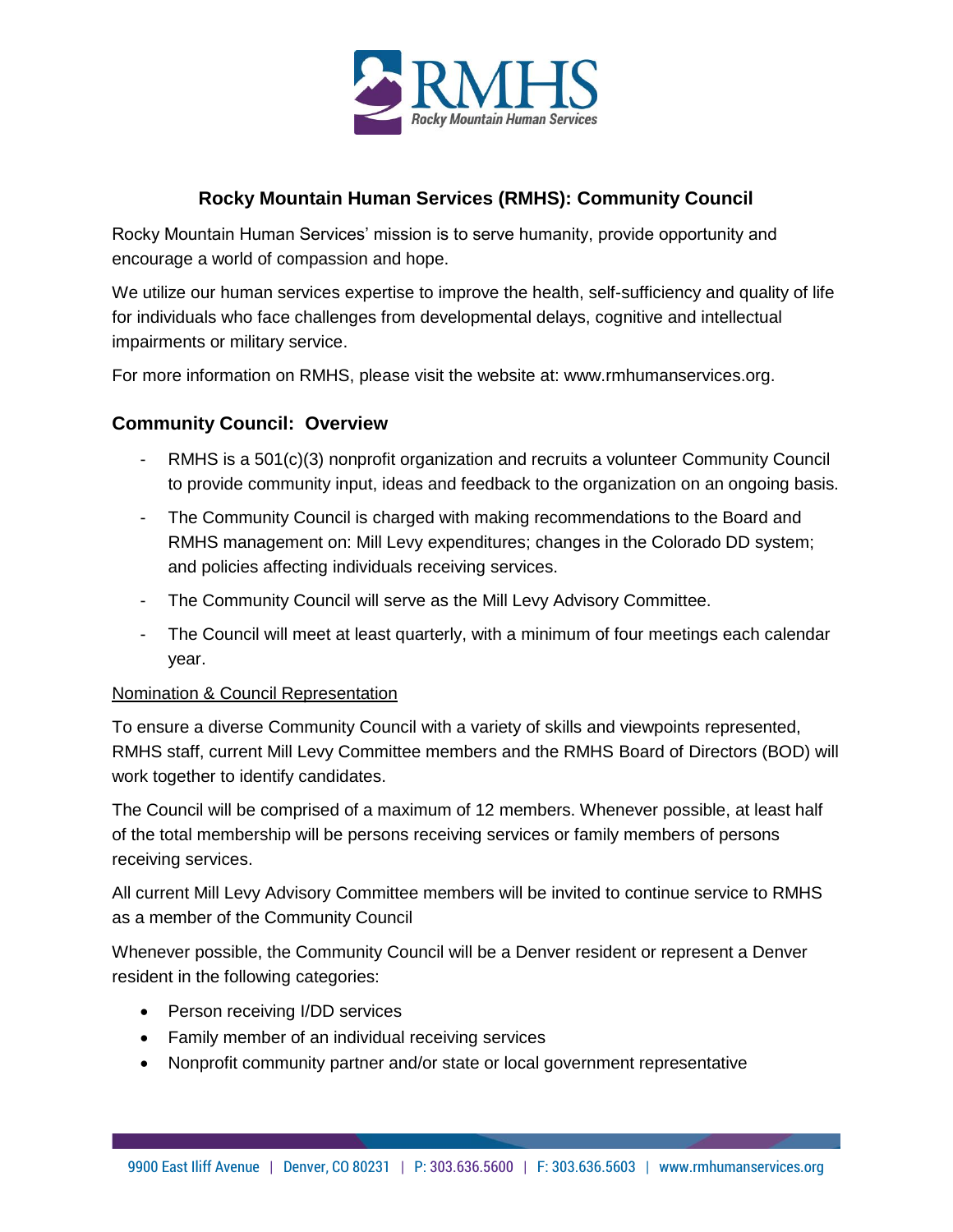- Service Provider
- RMHS Board of Directors member

Whenever possible, the Community Council will be comprised of individuals who represent various backgrounds and viewpoints including diversity of:

- Gender
- Race/ethnicity
- Socio-economic status
- Family structure
- Ability, both physical and developmental/intellectual

Interested individuals may nominate themselves for consideration.

# Appointment & Terms

- All nominees' applications will be submitted to the Board of Directors, who will have final authority to appoint members.
- The BOD may appoint new members at any BOD meeting when a quorum is present. A simple majority is needed to approve the candidate.
- Community Council appointments are for a period of two years.
- Members may elect to ask for re-appointment at the conclusion of their term. Reappointments must be approved by the BOD via a vote in a regularly scheduled meeting.

# Council Member Expectations:

All Community Council members are expected to:

- Attend a minimum of three out of four scheduled Council meetings annually (when necessary, members may utilize a conference line to participate remotely).
- Actively engage with staff, clients, external stakeholders and fellow Council members to advance the mission of RMHS.
- Actively participate in sub-committees, as opportunities arise that align with the Council member's experience and/or expertise.
- Assume other duties and tasks as necessary from time to time.

# **Community Council Nomination Process:**

- All interested candidates submit a brief statement of interest t and a BOD nomination [form](https://www.rmhumanservices.org/community-advisory-council-nominati) [\(www.rmhumanservices.org/community-advisory-council-nominati\)](http://www.rmhumanservices.org/community-advisory-council-nominati) to RMHS designee\*.
- All candidates will receive an email acknowledging their interest and the date of the BOD meeting where their submission will be reviewed.